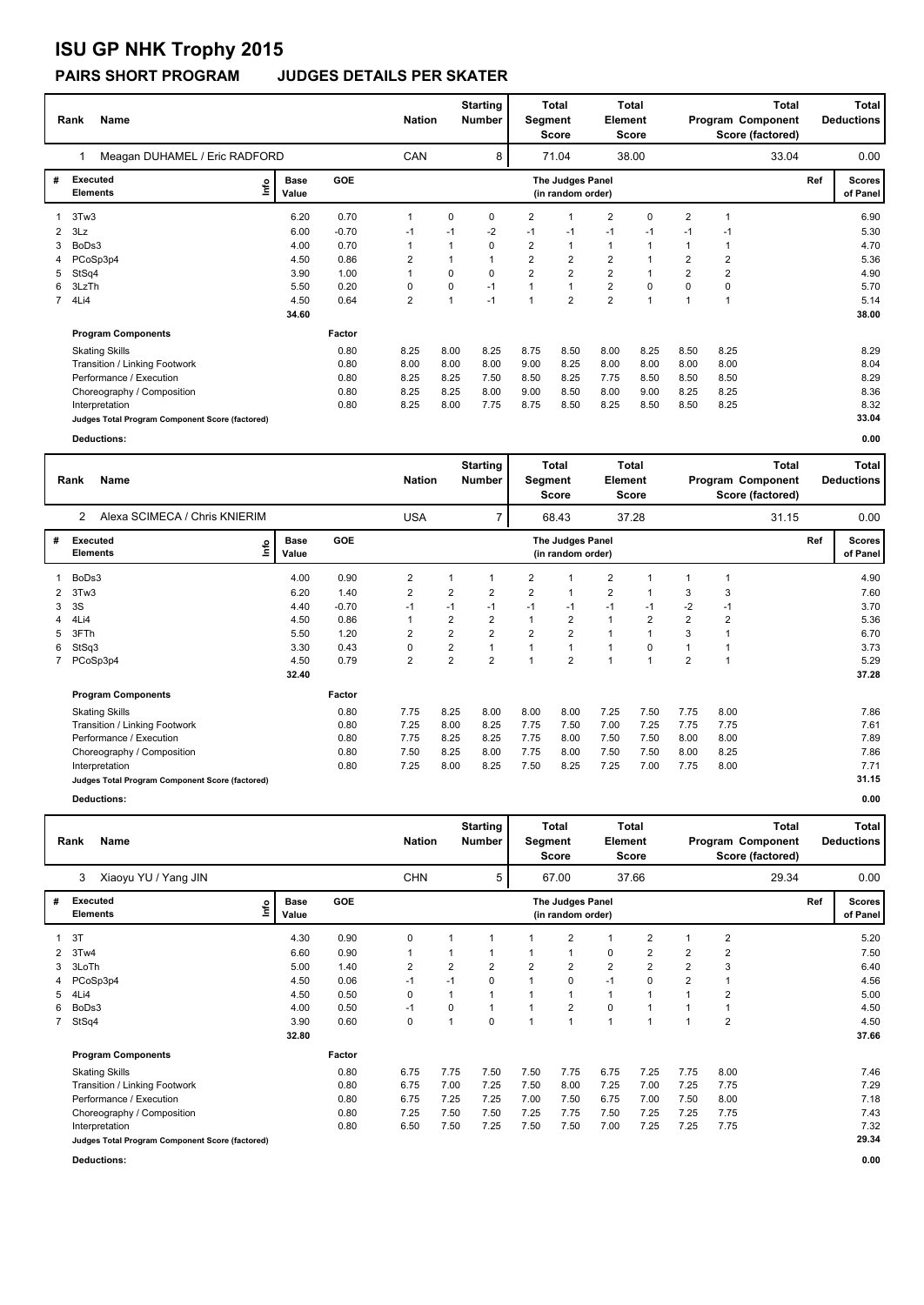# **ISU GP NHK Trophy 2015**

### **PAIRS SHORT PROGRAM JUDGES DETAILS PER SKATER**

| <b>Name</b><br>Rank |                                                 |                              |                 | <b>Nation</b>  |                | <b>Starting</b><br>Number |                | <b>Total</b><br>Segment<br><b>Score</b> |                | <b>Total</b><br>Element<br><b>Score</b> | <b>Total</b><br>Program Component<br>Score (factored) |      |       |     | Total<br><b>Deductions</b> |
|---------------------|-------------------------------------------------|------------------------------|-----------------|----------------|----------------|---------------------------|----------------|-----------------------------------------|----------------|-----------------------------------------|-------------------------------------------------------|------|-------|-----|----------------------------|
|                     | Vera BAZAROVA / Andrei DEPUTAT<br>4             |                              |                 | <b>RUS</b>     |                | 3                         |                | 64.06                                   |                | 35.47                                   |                                                       |      | 28.59 |     | 0.00                       |
| #                   | Executed<br><b>Elements</b>                     | <b>Base</b><br>١nf٥<br>Value | GOE             |                |                |                           |                | The Judges Panel<br>(in random order)   |                |                                         |                                                       |      |       | Ref | <b>Scores</b><br>of Panel  |
|                     | 3T                                              |                              | 4.30<br>$-0.60$ | 0              | $-1$           | $-2$                      | $-1$           | $\mathbf 0$                             | $-1$           | $-1$                                    | $-1$                                                  | $-1$ |       |     | 3.70                       |
| $\mathbf{2}$        | 3Tw3                                            |                              | 6.20<br>0.60    | 1              | $\overline{2}$ | $\mathbf{1}$              |                | $\overline{1}$                          | $\mathbf{1}$   | 0                                       | $\Omega$                                              | 1    |       |     | 6.80                       |
| 3                   | 4Li4                                            |                              | 0.50<br>4.50    | 2              | 1              | $\Omega$                  |                | $\overline{1}$                          | $\overline{1}$ | 1                                       |                                                       | 1    |       |     | 5.00                       |
| 4                   | 3LoTh                                           |                              | 5.00<br>1.00    | $\overline{2}$ |                | $\overline{1}$            | 2              | $\overline{2}$                          | $\overline{1}$ | 1                                       | $\overline{2}$                                        | 1    |       |     | 6.00                       |
| 5                   | BoDs3                                           |                              | 0.70<br>4.00    |                |                | $\mathbf{1}$              | $\overline{2}$ | $\overline{1}$                          | $\overline{1}$ | 0                                       |                                                       | 1    |       |     | 4.70                       |
| 6                   | StSq4                                           |                              | 3.90<br>0.80    |                |                | $\overline{2}$            | $\overline{2}$ | $\overline{2}$                          | $\mathbf{1}$   | 0                                       |                                                       | 0    |       |     | 4.70                       |
|                     | 7 PCoSp3p3                                      |                              | 4.00<br>0.57    |                |                | $\overline{1}$            | $\overline{2}$ | $\overline{2}$                          | $\overline{1}$ | 1                                       |                                                       | 0    |       |     | 4.57                       |
|                     |                                                 |                              | 31.90           |                |                |                           |                |                                         |                |                                         |                                                       |      |       |     | 35.47                      |
|                     | <b>Program Components</b>                       |                              | Factor          |                |                |                           |                |                                         |                |                                         |                                                       |      |       |     |                            |
|                     | <b>Skating Skills</b>                           |                              | 0.80            | 7.50           | 7.25           | 7.25                      | 7.75           | 7.25                                    | 6.75           | 7.00                                    | 7.00                                                  | 7.25 |       |     | 7.21                       |
|                     | Transition / Linking Footwork                   |                              | 0.80            | 7.00           | 7.00           | 7.00                      | 7.50           | 6.50                                    | 7.00           | 6.75                                    | 6.75                                                  | 6.75 |       |     | 6.89                       |
|                     | Performance / Execution                         |                              | 0.80            | 7.00           | 7.50           | 7.50                      | 8.00           | 7.00                                    | 7.00           | 7.00                                    | 7.00                                                  | 6.75 |       |     | 7.14                       |
|                     | Choreography / Composition                      |                              | 0.80            | 7.25           | 7.50           | 7.50                      | 8.00           | 7.25                                    | 6.75           | 7.25                                    | 7.25                                                  | 7.00 |       |     | 7.29                       |
|                     | Interpretation                                  |                              | 0.80            | 7.50           | 7.25           | 7.50                      | 7.50           | 7.25                                    | 6.75           | 7.00                                    | 7.25                                                  | 6.75 |       |     | 7.21                       |
|                     | Judges Total Program Component Score (factored) |                              |                 |                |                |                           |                |                                         |                |                                         |                                                       |      |       |     | 28.59                      |
|                     | Deductions:                                     |                              |                 |                |                |                           |                |                                         |                |                                         |                                                       |      |       |     | 0.00                       |

|              | Name<br>Rank                                    |      |                      | <b>Nation</b> |                |                | <b>Starting</b><br>Number | Total<br>Segment<br><b>Score</b> |                                       | Element        | <b>Total</b><br>Score | <b>Total</b><br>Program Component<br>Score (factored) |                |       | <b>Total</b><br><b>Deductions</b> |                           |
|--------------|-------------------------------------------------|------|----------------------|---------------|----------------|----------------|---------------------------|----------------------------------|---------------------------------------|----------------|-----------------------|-------------------------------------------------------|----------------|-------|-----------------------------------|---------------------------|
|              | Lubov ILIUSHECHKINA / Dylan MOSCOVITCH<br>5     |      |                      |               | CAN            |                |                           |                                  | 63.80                                 |                | 34.80                 |                                                       |                | 29.00 |                                   | 0.00                      |
| #            | Executed<br><b>Elements</b>                     | lnfo | <b>Base</b><br>Value | <b>GOE</b>    |                |                |                           |                                  | The Judges Panel<br>(in random order) |                |                       |                                                       |                |       | Ref                               | <b>Scores</b><br>of Panel |
|              | 1 3Tw1                                          |      | 5.40                 | 0.60          | 1              | 0              | -1                        |                                  | 1                                     | 1              | 0                     | 1                                                     |                |       |                                   | 6.00                      |
| $\mathbf{2}$ | 3T                                              |      | 4.30                 | $-1.50$       | $-3$           | $-2$           | -3                        | $-2$                             | $-2$                                  | $-2$           | $-2$                  | $-1$                                                  | $-2$           |       |                                   | 2.80                      |
| 3            | 3LzTh                                           |      | 5.50                 | 1.00          | 2              | $\mathbf{1}$   | -1                        |                                  | $\overline{2}$                        | 1              | 0                     | $\overline{2}$                                        | $\overline{2}$ |       |                                   | 6.50                      |
| 4            | StSq4                                           |      | 3.90                 | 0.90          | 1              |                |                           | 2                                | $\overline{1}$                        | $\overline{2}$ | 0                     | 2                                                     |                |       |                                   | 4.80                      |
| 5            | BoDs3                                           |      | 4.00                 | 0.70          | $\overline{2}$ | $\overline{2}$ |                           | $\mathbf 0$                      | 1                                     |                | 0                     | 3                                                     | $\Omega$       |       |                                   | 4.70                      |
| 6            | 4Li4                                            |      | 4.50                 | 0.57          | 1              |                | 2                         |                                  | $\overline{2}$                        | 2              |                       | 0                                                     | 0              |       |                                   | 5.07                      |
|              | PCoSp3p4                                        |      | 4.50                 | 0.43          | $\overline{1}$ | $\overline{1}$ | $\overline{1}$            |                                  | 1                                     | 1              | $\Omega$              | 1                                                     | $\Omega$       |       |                                   | 4.93                      |
|              |                                                 |      | 32.10                |               |                |                |                           |                                  |                                       |                |                       |                                                       |                |       |                                   | 34.80                     |
|              | <b>Program Components</b>                       |      |                      | Factor        |                |                |                           |                                  |                                       |                |                       |                                                       |                |       |                                   |                           |
|              | <b>Skating Skills</b>                           |      |                      | 0.80          | 7.25           | 7.50           | 6.75                      | 7.50                             | 8.00                                  | 7.50           | 6.75                  | 7.75                                                  | 6.50           |       |                                   | 7.29                      |
|              | Transition / Linking Footwork                   |      |                      | 0.80          | 7.00           | 7.00           | 6.75                      | 7.25                             | 7.50                                  | 7.00           | 6.75                  | 8.00                                                  | 6.50           |       |                                   | 7.04                      |
|              | Performance / Execution                         |      |                      | 0.80          | 7.25           | 7.25           | 6.50                      | 7.50                             | 7.75                                  | 7.50           | 6.75                  | 7.50                                                  | 6.25           |       |                                   | 7.18                      |
|              | Choreography / Composition                      |      |                      | 0.80          | 7.25           | 7.25           | 7.00                      | 7.75                             | 7.50                                  | 7.50           | 7.50                  | 8.00                                                  | 6.50           |       |                                   | 7.39                      |
|              | Interpretation                                  |      |                      | 0.80          | 7.50           | 7.50           | 6.50                      | 7.50                             | 7.75                                  | 7.50           | 7.00                  | 7.75                                                  | 6.75           |       |                                   | 7.36                      |
|              | Judges Total Program Component Score (factored) |      |                      |               |                |                |                           |                                  |                                       |                |                       |                                                       |                |       |                                   | 29.00                     |
|              | Deductions:                                     |      |                      |               |                |                |                           |                                  |                                       |                |                       |                                                       |                |       |                                   | 0.00                      |

|   | Name<br>Rank                                    | <b>Nation</b>        |            | <b>Starting</b><br>Number | Segment | Total<br><b>Score</b> | <b>Total</b><br>Element<br><b>Score</b> |                                       | Total<br>Program Component<br>Score (factored) |                |                | <b>Total</b><br><b>Deductions</b> |       |     |                           |
|---|-------------------------------------------------|----------------------|------------|---------------------------|---------|-----------------------|-----------------------------------------|---------------------------------------|------------------------------------------------|----------------|----------------|-----------------------------------|-------|-----|---------------------------|
|   | Vanessa JAMES / Morgan CIPRES<br>6              |                      |            |                           |         | 6                     |                                         | 61.91                                 |                                                | 31.63          |                |                                   | 30.28 |     | 0.00                      |
| # | Executed<br>lnfo<br><b>Elements</b>             | <b>Base</b><br>Value | <b>GOE</b> |                           |         |                       |                                         | The Judges Panel<br>(in random order) |                                                |                |                |                                   |       | Ref | <b>Scores</b><br>of Panel |
|   | 3Tw2                                            | 5.80                 | 0.60       |                           |         | 0                     | 0                                       | 1                                     | 0                                              | 2              |                | $\overline{2}$                    |       |     | 6.40                      |
| 2 | 3T                                              | 4.30                 | 1.20       | $\overline{2}$            |         | 2                     | $\overline{2}$                          | $\overline{\mathbf{c}}$               | $\overline{\mathbf{c}}$                        | 2              | 0              |                                   |       |     | 5.50                      |
| 3 | 4Li4                                            | 4.50                 | 1.00       | $\overline{2}$            |         | $\overline{2}$        | $\overline{2}$                          | $\overline{\mathbf{c}}$               | $\overline{2}$                                 | $\overline{2}$ | $\overline{2}$ | 2                                 |       |     | 5.50                      |
| Δ | 3FTh                                            | 5.50                 | 0.50       |                           | 0       | 0                     |                                         | 1                                     | $\overline{2}$                                 |                |                | 0                                 |       |     | 6.00                      |
| 5 | BoDs3                                           | 4.00                 | 0.50       |                           | 0       |                       |                                         | 1                                     | $\mathbf 0$                                    |                |                | 0                                 |       |     | 4.50                      |
| 6 | StSq3                                           | 3.30                 | 0.43       | $\mathbf 0$               |         |                       | 0                                       | $\overline{2}$                        | 1                                              | 0              | $\overline{2}$ |                                   |       |     | 3.73                      |
|   | 7 PCoSp                                         | 0.00                 | 0.00       |                           |         |                       |                                         |                                       |                                                |                |                |                                   |       |     | 0.00                      |
|   |                                                 | 27.40                |            |                           |         |                       |                                         |                                       |                                                |                |                |                                   |       |     | 31.63                     |
|   | <b>Program Components</b>                       |                      | Factor     |                           |         |                       |                                         |                                       |                                                |                |                |                                   |       |     |                           |
|   | <b>Skating Skills</b>                           |                      | 0.80       | 7.75                      | 7.50    | 7.50                  | 7.00                                    | 8.25                                  | 7.50                                           | 7.75           | 7.75           | 7.75                              |       |     | 7.64                      |
|   | Transition / Linking Footwork                   |                      | 0.80       | 7.75                      | 7.25    | 7.25                  | 6.75                                    | 8.00                                  | 6.75                                           | 7.50           | 7.25           | 7.50                              |       |     | 7.32                      |
|   | Performance / Execution                         |                      | 0.80       | 8.00                      | 7.50    | 7.50                  | 7.50                                    | 8.25                                  | 7.00                                           | 8.00           | 7.50           | 7.50                              |       |     | 7.64                      |
|   | Choreography / Composition                      |                      | 0.80       | 7.75                      | 7.75    | 7.75                  | 6.75                                    | 8.50                                  | 7.25                                           | 7.75           | 7.75           | 7.50                              |       |     | 7.64                      |
|   | Interpretation                                  |                      | 0.80       | 7.50                      | 7.50    | 7.50                  | 7.00                                    | 8.25                                  | 7.50                                           | 8.00           | 7.75           | 7.50                              |       |     | 7.61                      |
|   | Judges Total Program Component Score (factored) |                      |            |                           |         |                       |                                         |                                       |                                                |                |                |                                   |       |     | 30.28                     |

**Deductions: 0.00**